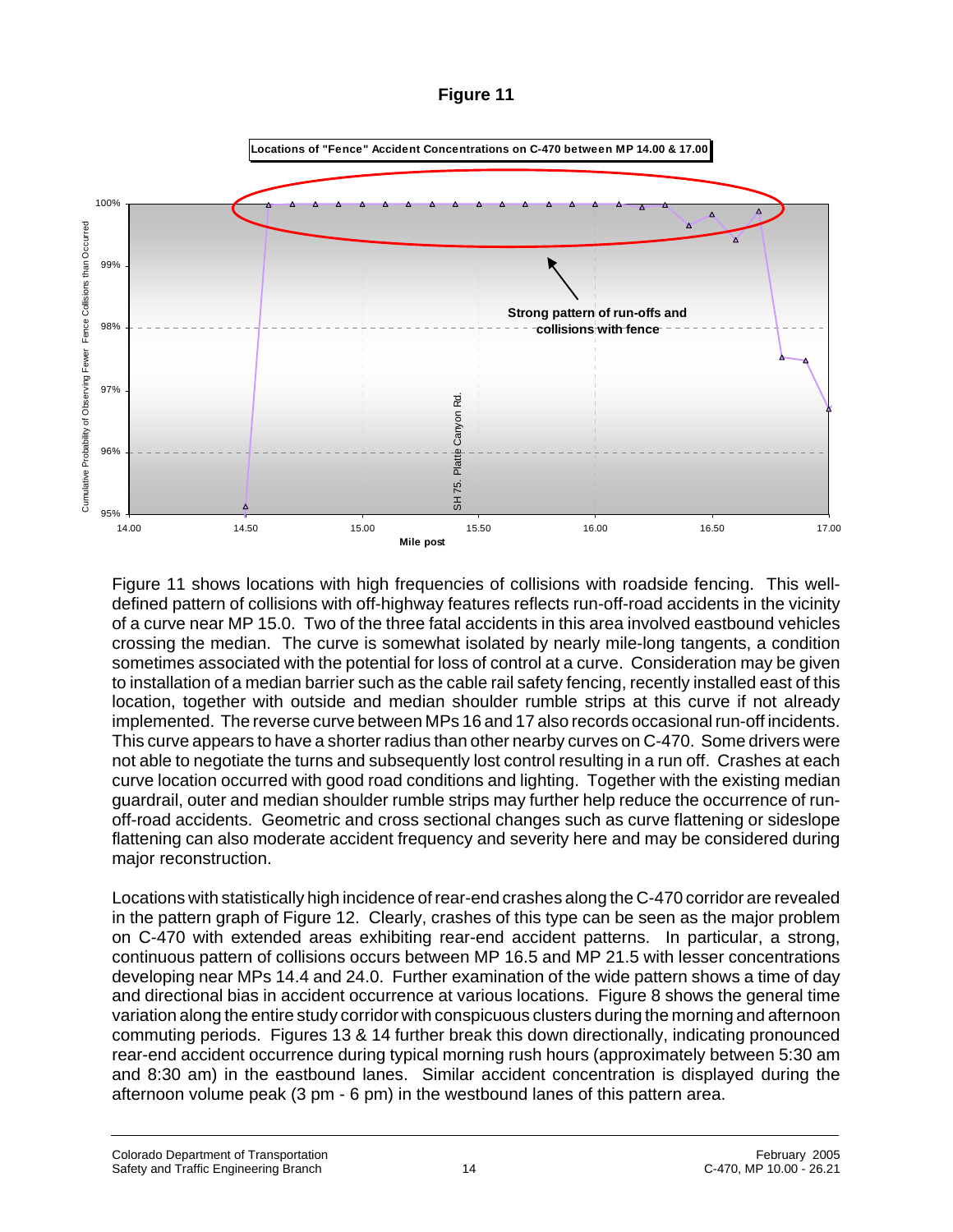



**Figure 13**

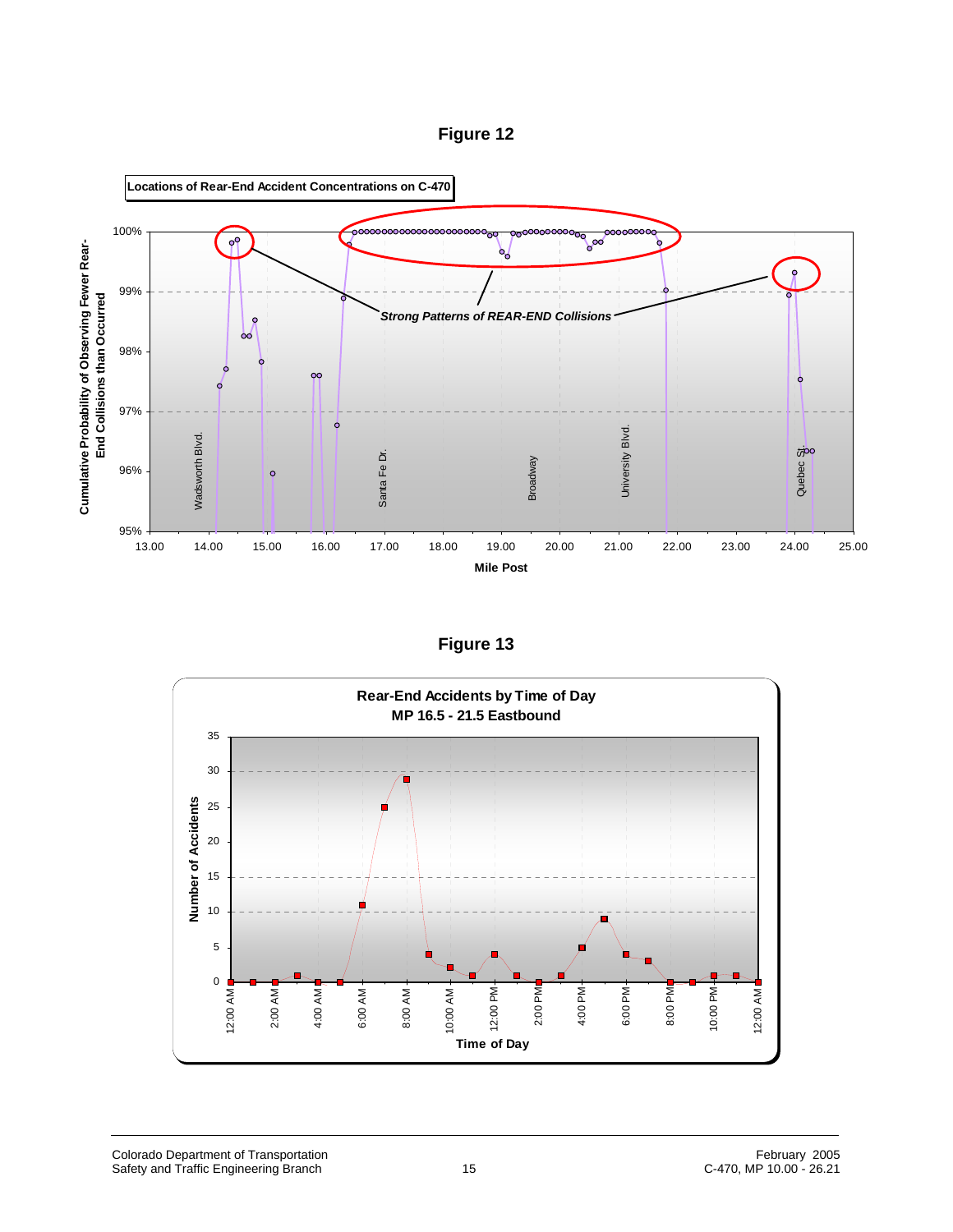**Figure 14**



Examining the rear end accidents in the pattern area by direction, minor clusters predictably develop in the area of interchange ramp merge-diverge zones. In the *eastbound* direction, minor rear-end accident concentration is noted at the following locations among others:

Wadsworth on-ramp to eastbound C-470, am peak

Santa Fe on-ramp to eastbound C-470, am peak

Lucent Blvd. on-ramp to eastbound C-470, am peak

Broadway on-ramp to eastbound C-470, various times

University Blvd. on-ramp to eastbound C-470, am peak

Rear-end accident concentration in the *westbound* lanes are noted at the following:

A broad area in the vicinity of Santa Fe interchange (MP 16.6-17.5), pm peak

University Blvd. interchange area (MP 20.9-21.3), mid-day to pm peak

MP 22.95-23.1, downgrade near bridge, pm peak

Quebec interchange off ramp & on ramp merge areas to westbound C-470, pm peak An increase in rear-end accident frequency is typical during high ADT periods. Added traffic capacity will be the most effective improvement in reducing these congestion-related accidents. Additionally, providing on-ramp acceleration lanes as long as practical at interchanges may help minimize speed reduction and disruption to through traffic lanes. In some instances, the parallel type acceleration lane may create less disturbance in the mainline traffic flow as well. At several of the above locations (westbound in the Santa Fe interchange area, westbound from 22.95-23.1 and near the University Blvd. Interchange) downhill grades make slowing or stopping for unexpected traffic congestion even more difficult. Again, providing extended ramp lanes in these areas to segregate slowing traffic may marginally help reduce the incidence of rear-end collisions.

Additional minor collision patterns and clusters are noted within the study corridor. Only 3 or 4 accidents over several years, however, constitute some of these clusters. In other cases, the accidents making up the type pattern vary sufficiently in circumstance and exact location such that common, cost effective countermeasures are not available.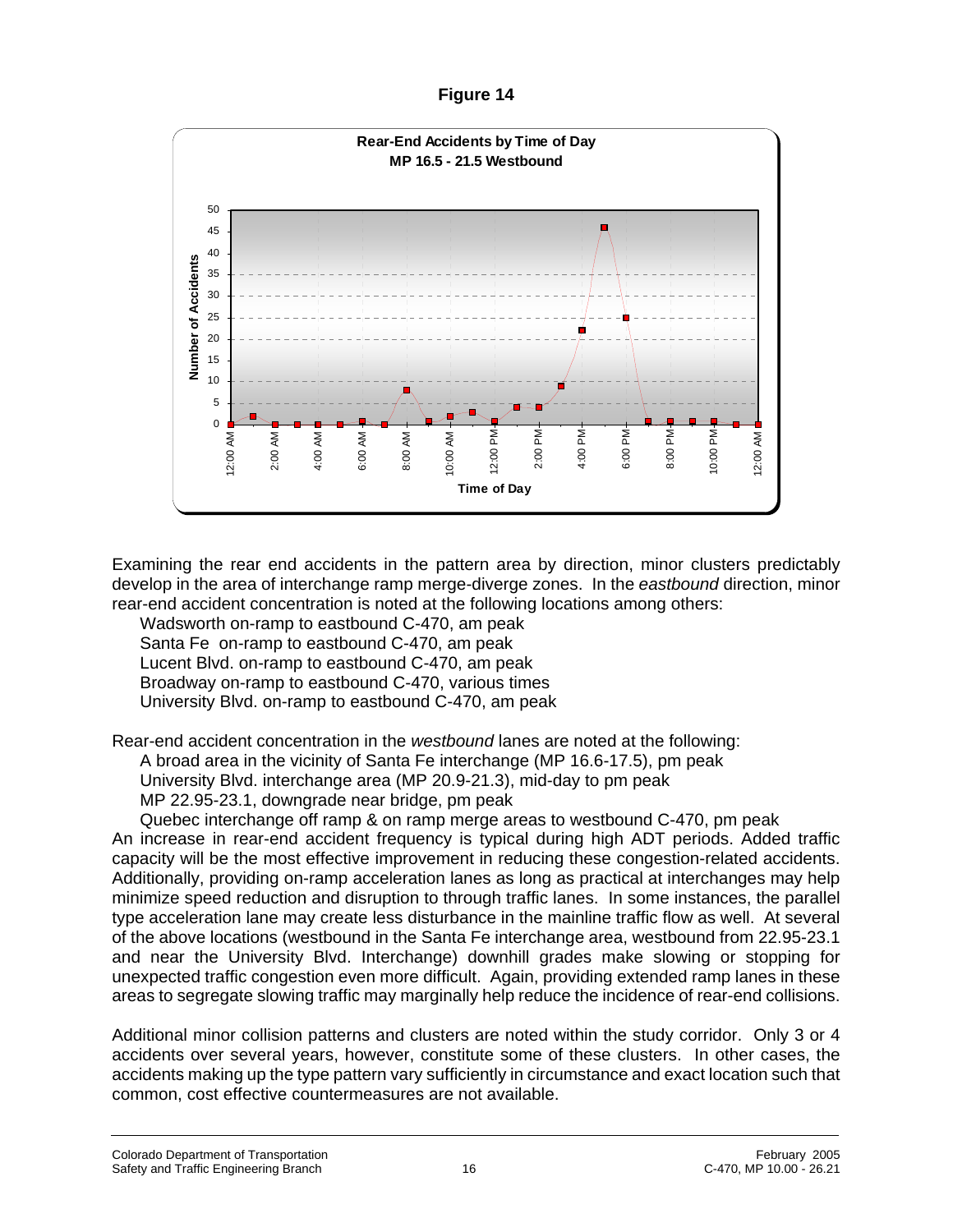## *Corridor-Wide Collision Observations*

Collisions with delineator posts are statistically over-represented among the overall accident count. This accident type is a consequence of control loss and, ultimately, running-off-the-road. The highway segments from MP 18.5 to 19.5 and MPs 23 to 24.5 exhibit a slightly higher incidence of this crash type. We note that some of these loss-of-control incidents result from the sudden maneuvering required when drivers traveling at highway speeds encounter unexpected slowmoving or stationary, congested traffic. Again, by reducing general congestion, capacity improvement in the form of widening is expected to reduce the frequency of this type of crash. In other collisions with delineator posts we note the accident was initiated by irregular lane changes. The use of durable pavement marking materials or inlaid striping methods may marginally reduce this accident type.

Over the corridor as a whole, it appears that C-470 records a lower percentage of vehicle collisions with median barrier compared to other similar highways while the percentage of median crossovers and crashes in the opposing lanes is slightly high. Additionally, the percentage of head-on and opposing direction sideswipe collisions is at or slightly above statewide averages for this highway type. These conditions suggest that installation of additional median barrier may be an effective safety improvement. Figures 15 & 16 (a & b) graphically depicts the locations where vehicles have run off the road to the left side and/or into the median.



**Figure 15**

In Figure 15, the circled areas identify isolated locations with slightly increased frequencies of median incursion or crossovers. The Region has recently installed median cable rail from MP 19.7 - 24.5. This type of median barrier is expected to improve safety significantly along this segment.